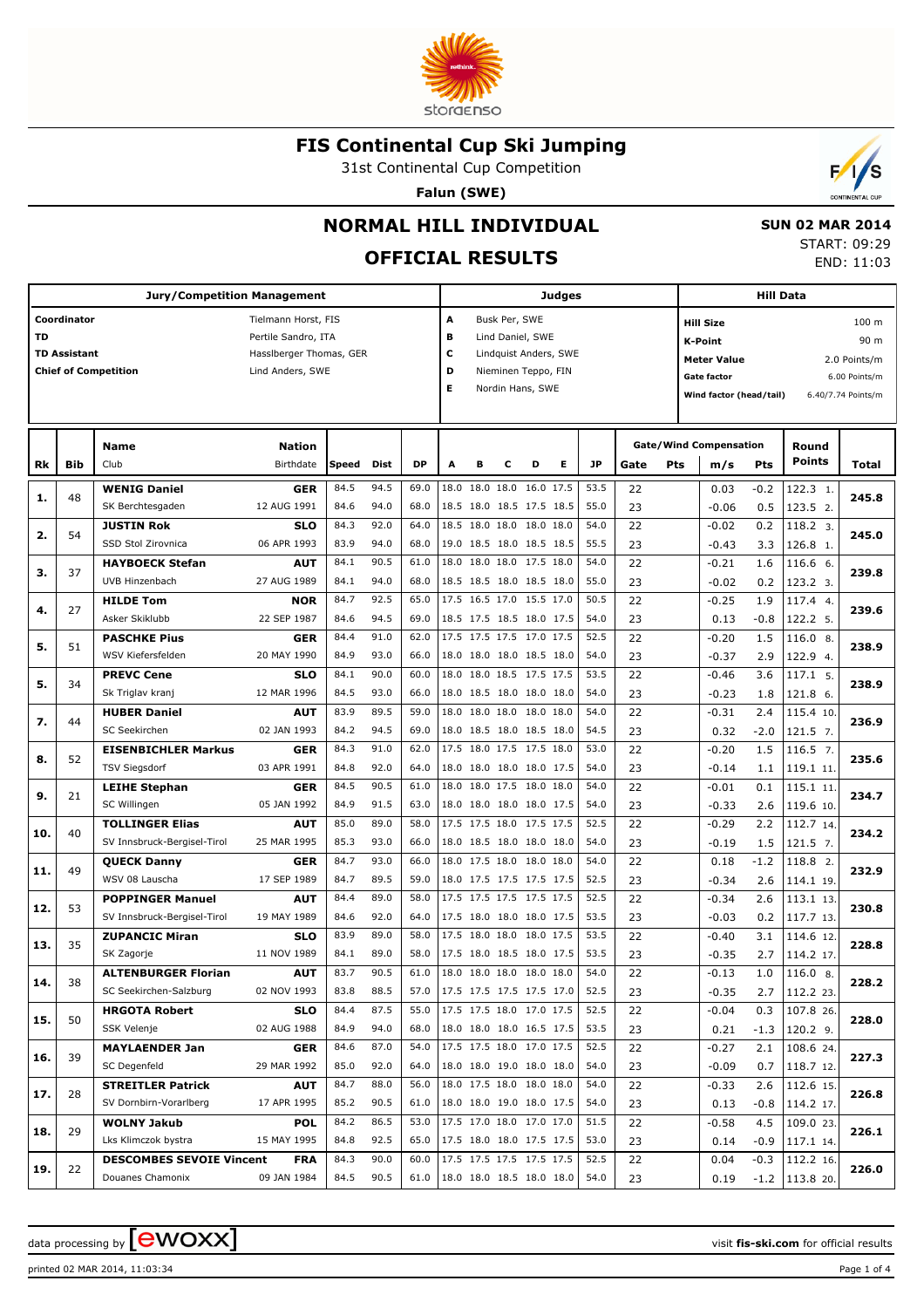

31st Continental Cup Competition

**Falun (SWE)**



# **NORMAL HILL INDIVIDUAL**

### **OFFICIAL RESULTS**

| <b>SUN 02 MAR 2014</b> |
|------------------------|
| START: 09:29           |
| END: 11:03             |

|     |     | <b>Name</b>                 | <b>Nation</b> |       |      |      |   |   |   |                          |   |      |      |            | <b>Gate/Wind Compensation</b> |            | Round         |       |
|-----|-----|-----------------------------|---------------|-------|------|------|---|---|---|--------------------------|---|------|------|------------|-------------------------------|------------|---------------|-------|
| Rk  | Bib | Club                        | Birthdate     | Speed | Dist | DP.  | A | в | c | D                        | Е | JP   | Gate | <b>Pts</b> | m/s                           | <b>Pts</b> | <b>Points</b> | Total |
| 20. | 36  | <b>BJERKEENGEN Fredrik</b>  | <b>NOR</b>    | 84.4  | 89.5 | 59.0 |   |   |   | 18.0 17.5 17.5 17.5 17.0 |   | 52.5 | 22   |            | $-0.09$                       | 0.7        | 112.2 16.     | 225.5 |
|     |     | Kolbukameratene IL          | 11 NOV 1988   | 84.4  | 89.0 | 58.0 |   |   |   | 17.0 17.5 17.5 17.5 17.5 |   | 52.5 | 23   |            | $-0.36$                       | 2.8        | 113.3 21.     |       |
| 21. | 46  | <b>POGRAJC Andraz</b>       | <b>SLO</b>    | 84.0  | 87.5 | 55.0 |   |   |   | 17.5 17.0 17.5 17.0 17.0 |   | 51.5 | 22   |            | $-0.34$                       | 2.6        | 109.1 22.     | 224.6 |
|     |     | SSK Costella Ilirija        | 26 SEP 1991   | 84.4  | 91.5 | 63.0 |   |   |   | 17.5 18.5 18.5 17.0 17.5 |   | 53.5 | 23   |            | 0.16                          | $-1.0$     | 115.5 15.     |       |
| 22. | 25  | <b>GRIGOLI Marco</b>        | <b>SUI</b>    | 84.1  | 87.5 | 55.0 |   |   |   | 17.5 17.5 18.0 17.0 17.0 |   | 52.0 | 22   |            | $-0.12$                       | 0.9        | 107.9 25.     | 223.3 |
|     |     | Alpina St. Moritz           | 27 APR 1991   | 84.5  | 91.0 | 62.0 |   |   |   | 17.5 18.0 17.5 17.5 17.5 |   | 52.5 | 23   |            | $-0.12$                       | 0.9        | 115.4 16.     |       |
| 23. | 45  | <b>HULA Stefan</b>          | POL           | 84.1  | 88.0 | 56.0 |   |   |   | 17.5 17.5 18.0 17.5 17.5 |   | 52.5 | 22   |            | $-0.14$                       | 1.1        | 109.6 21.     | 222.2 |
|     |     | WKS Zakopane                | 29 SEP 1986   | 84.2  | 90.0 | 60.0 |   |   |   | 17.5 18.0 18.0 17.5 17.5 |   | 53.0 | 23   |            | 0.07                          | $-0.4$     | 112.6 22.     |       |
| 24. | 32  | <b>KLUSEK Bartlomiej</b>    | POL           | 84.0  | 87.5 | 55.0 |   |   |   | 17.5 17.5 18.0 17.0 17.0 |   | 52.0 | 22   |            | $-0.53$                       | 4.1        | 111.1 18.     | 221.0 |
|     |     | LKS Klmczok Bystra          | 15 JAN 1993   | 84.0  | 89.0 | 58.0 |   |   |   | 17.0 17.0 18.0 17.0 17.0 |   | 51.0 | 23   |            | $-0.11$                       | 0.9        | 109.9 27.     |       |
| 24. | 26  | <b>KAELIN Pascal</b>        | <b>SUI</b>    | 84.0  | 89.0 | 58.0 |   |   |   | 17.0 17.5 18.0 17.5 17.0 |   | 52.0 | 22   |            | 0.05                          | $-0.3$     | 109.7 20.     | 221.0 |
|     |     | Einsiedeln                  | 11 JAN 1993   | 84.4  | 89.5 | 59.0 |   |   |   | 17.5 17.5 17.5 17.0 17.0 |   | 52.0 | 23   |            | $-0.04$                       | 0.3        | 111.3 24.     |       |
| 26. | 41  | <b>GREIDERER Simon</b>      | <b>AUT</b>    | 84.5  | 87.0 | 54.0 |   |   |   | 17.5 17.5 17.5 17.0 17.0 |   | 52.0 | 22   |            | $-0.18$                       | 1.4        | 107.4 29.     | 218.4 |
|     |     | HSV Absam-Bergisel-Tirol    | 18 JAN 1996   | 84.7  | 89.0 | 58.0 |   |   |   | 17.5 17.5 18.0 17.5 17.0 |   | 52.5 | 23   |            | $-0.07$                       | 0.5        | 111.0 25.     |       |
| 26. | 33  | <b>ZNISZCZOL Aleksander</b> | POL           | 84.4  | 88.0 | 56.0 |   |   |   | 17.0 17.5 17.5 17.5 17.0 |   | 52.0 | 22   |            | 0.06                          | $-0.4$     | 107.6 27.     | 218.4 |
|     |     | KS Wisla Ustronianka        | 08 MAR 1994   | 84.6  | 89.5 | 59.0 |   |   |   | 17.5 18.0 18.0 17.5 17.5 |   | 53.0 | 23   |            | 0.18                          | $-1.2$     | 110.8 26.     |       |
| 28. | 11  | OJALA Juho                  | <b>FIN</b>    | 84.5  | 87.5 | 55.0 |   |   |   | 17.5 17.0 17.5 17.0 17.5 |   | 52.0 | 22   |            | $-0.03$                       | 0.2        | 107.2 30.     | 217.1 |
|     |     | Kuusamon erae-veikot        | 17 MAR 1995   | 84.4  | 88.5 | 57.0 |   |   |   | 17.0 17.5 17.0 17.0 17.5 |   | 51.5 | 23   |            | $-0.18$                       | 1.4        | 109.9 27.     |       |
| 29. | 20  | <b>NEDREJORD Ole Mathis</b> | <b>NOR</b>    | 84.1  | 89.0 | 58.0 |   |   |   | 18.0 17.5 17.5 17.5 17.5 |   | 52.5 | 22   |            | $-0.07$                       | 0.5        | 111.0 19.     | 215.6 |
|     |     | Nordlys II                  | 26 JUN 1996   | 84.3  | 85.0 | 50.0 |   |   |   | 17.0 17.0 18.0 17.0 17.0 |   | 51.0 | 23   |            | $-0.46$                       | 3.6        | 104.6 30.     |       |
| 30. | 47  | <b>SEMENIC Anze</b>         | <b>SLO</b>    | 84.4  | 87.0 | 54.0 |   |   |   | 17.0 17.0 17.5 16.5 17.0 |   | 51.0 | 22   |            | $-0.34$                       | 2.6        | 107.6 27.     | 214.8 |
|     |     | <b>NSK Trzic Trifix</b>     | 01 AUG 1993   | 84.4  | 87.5 | 55.0 |   |   |   | 17.0 17.0 17.5 17.0 17.0 |   | 51.0 | 23   |            | $-0.16$                       | 1.2        | 107.2 29.     |       |

|     |                | Not qualified for final round                           |                           |      |      |      |                          |  |      |    |         |        |       |
|-----|----------------|---------------------------------------------------------|---------------------------|------|------|------|--------------------------|--|------|----|---------|--------|-------|
| 31. | 30             | <b>JOHANSSON Robert</b><br>Soere Aal IL                 | <b>NOR</b><br>23 MAR 1990 | 84.7 | 86.5 | 53.0 | 16.5 17.0 17.5 17.0 17.0 |  | 51.0 | 22 | $-0.40$ | 3.1    | 107.1 |
| 32. | 43             | <b>SCHIFFNER Markus</b><br>UVB Hinzenbach-Oberoesterrei | <b>AUT</b><br>05 JUN 1992 | 84.1 | 87.0 | 54.0 | 17.0 17.0 17.5 17.0 16.5 |  | 51.0 | 22 | $-0.06$ | 0.5    | 105.5 |
| 33. | 19             | <b>BIEGUN Krzysztof</b><br>SS-R LZS Sokol Szczyrk       | <b>POL</b><br>21 MAY 1994 | 84.0 | 87.0 | 54.0 | 17.5 17.0 17.5 16.5 16.5 |  | 51.0 | 22 | $-0.03$ | 0.2    | 105.2 |
| 34. | 18             | <b>TOROK Eduard</b><br>CSS Dinamo Rasnov                | <b>ROU</b><br>02 MAY 1997 | 84.0 | 84.5 | 49.0 | 16.5 17.0 17.5 16.5 16.5 |  | 50.0 | 22 | $-0.35$ | 2.7    | 101.7 |
| 35. | 6              | <b>KULMALA Mika</b><br>Lahden Hiihtoseura               | <b>FIN</b><br>25 APR 1989 | 83.9 | 84.5 | 49.0 | 17.0 16.5 17.0 16.5 17.0 |  | 50.5 | 22 | $-0.16$ | 1.2    | 100.7 |
| 36. | 16             | <b>EGLOFF Luca</b><br>Grabserberg                       | <b>SUI</b><br>06 JUN 1995 | 84.2 | 84.0 | 48.0 | 17.0 16.5 17.0 16.0 17.0 |  | 50.5 | 22 | $-0.27$ | 2.1    | 100.6 |
| 37. | 42             | <b>ROENSEN Atle Pedersen</b><br>Eidsvoll IF             | <b>NOR</b><br>13 AUG 1988 | 84.5 | 84.5 | 49.0 | 16.5 16.5 17.5 16.5 17.0 |  | 50.0 | 22 | $-0.03$ | 0.2    | 99.2  |
| 38. | 3              | <b>KORHONEN Janne</b><br>Lieksan Hiihtoseura            | <b>FIN</b><br>30 OCT 1996 | 84.1 | 85.0 | 50.0 | 16.5 16.0 16.5 16.0 16.5 |  | 49.0 | 22 | 0.40    | $-2.6$ | 96.4  |
| 39. | 8              | <b>NORDIN Carl</b><br>IF Friska Viljor                  | <b>SWE</b><br>23 DEC 1989 | 84.2 | 82.5 | 45.0 | 17.0 16.5 17.0 15.5 16.5 |  | 50.0 | 22 | $-0.09$ | 0.7    | 95.7  |
| 40. | $\overline{2}$ | <b>KRAMARSIC Matic</b><br>SSK Costella Ilirija          | <b>SLO</b><br>02 FEB 1990 | 83.8 | 83.0 | 46.0 | 16.5 16.5 16.0 15.5 16.5 |  | 49.0 | 22 | 0.07    | $-0.4$ | 94.6  |
| 41. | 15             | <b>AALST VAN DER Oldrik</b><br>National Team            | <b>NED</b><br>01 DEC 1995 | 84.1 | 81.0 | 42.0 | 16.5 16.0 17.0 15.5 16.5 |  | 49.0 | 22 | $-0.36$ | 2.8    | 93.8  |

data processing by **CWOXX**  $\blacksquare$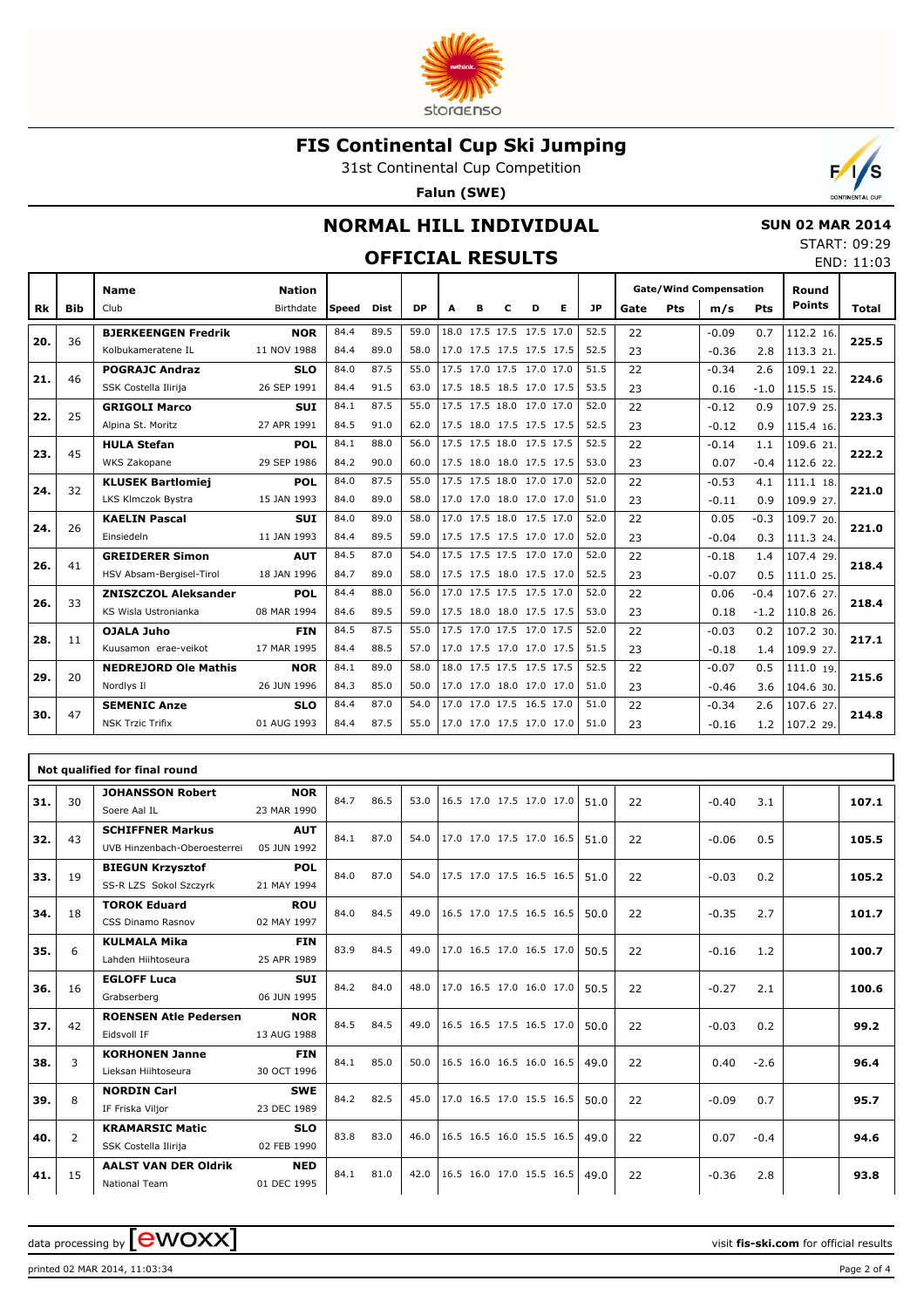

31st Continental Cup Competition

**Falun (SWE)**



### **NORMAL HILL INDIVIDUAL**

### **OFFICIAL RESUI**

**Nation**

 **SUN 02 MAR 2014** START: 09:29

| <b>Gate/Wind Compensation</b><br>Round<br><b>Points</b><br>Pts<br>Е.<br>Pts<br>m/s<br><b>JP</b><br>Gate<br>Total<br>D<br>$16.0$ 16.5<br>49.5<br>22<br>93.6<br>$-0.14$<br>1.1 | ∟٦ |  |  |  | END: 11:03 |
|------------------------------------------------------------------------------------------------------------------------------------------------------------------------------|----|--|--|--|------------|
|                                                                                                                                                                              |    |  |  |  |            |
|                                                                                                                                                                              |    |  |  |  |            |

| Rk  | Bib            | Club                                         | Birthdate                 | Speed | Dist | <b>DP</b> | A | в | с | D | E.                       | <b>JP</b>                     | Gate | <b>Pts</b> | m/s     | Pts    | <b>Points</b> | Total |
|-----|----------------|----------------------------------------------|---------------------------|-------|------|-----------|---|---|---|---|--------------------------|-------------------------------|------|------------|---------|--------|---------------|-------|
| 42. | $\mathsf{Q}$   | <b>ANTONISSEN Lars</b><br>National Team      | <b>NED</b><br>31 JUL 1995 | 84.7  | 81.5 | 43.0      |   |   |   |   | 16.5 16.5 17.0 16.0 16.5 | 49.5                          | 22   |            | $-0.14$ | 1.1    |               | 93.6  |
| 43. | 14             | <b>SHULAEV Sergey</b>                        | <b>RUS</b><br>18 JUN 1996 | 84.4  | 82.5 | 45.0      |   |   |   |   | 16.5 16.0 16.5 15.5 16.0 | 48.5                          | 22   |            | 0.01    | $-0.1$ |               | 93.4  |
| 44. | 12             | <b>TUDOR Remus</b><br><b>CSU Brasov</b>      | <b>ROU</b><br>17 MAR 1993 | 83.5  | 82.0 | 44.0      |   |   |   |   | 17.0 16.0 17.5 15.5 16.5 | 49.5                          | 22   |            | 0.08    | $-0.5$ |               | 93.0  |
| 44. | 5              | <b>BLEGA Stefan Valentin</b><br>CSS Brasovia | <b>ROU</b><br>05 SEP 1998 | 83.3  | 82.5 | 45.0      |   |   |   |   | 16.5 16.0 17.5 15.0 16.5 | 49.0                          | 22   |            | 0.16    | $-1.0$ |               | 93.0  |
| 46. | $\overline{7}$ | <b>BAZHENOV Aleksandr</b>                    | <b>RUS</b><br>13 JUL 1995 | 83.9  | 81.0 | 42.0      |   |   |   |   | 16.5 16.0 16.5 15.0 16.5 | 49.0                          | 22   |            | $-0.17$ | 1.3    |               | 92.3  |
| 47. | 10             | <b>SANDELL Jonas</b><br>Friska Viljor        | <b>SWE</b><br>12 FEB 1995 | 83.8  | 78.5 | 37.0      |   |   |   |   | 16.5 16.0 16.5 16.0 16.5 | 49.0                          | 22   |            | $-0.18$ | 1.4    |               | 87.4  |
| 48. | 4              | <b>NAZAROV Mikhail</b>                       | <b>RUS</b><br>14 OCT 1994 | 83.8  | 77.5 | 35.0      |   |   |   |   | 16.5 16.0 16.5 14.5 16.0 | 48.5                          | 22   |            | 0.14    | $-0.9$ |               | 82.6  |
| 49. | 13             | <b>KAMYNIN Aleksei</b><br><b>CSKA</b>        | <b>RUS</b><br>22 DEC 1994 | 83.4  | 79.0 | 38.0      |   |   |   |   |                          | 15.0 16.0 16.5 14.0 15.0 46.0 | 22   |            | 0.25    | $-1.6$ |               | 82.4  |
| 50. | 1              | <b>EKLUND Simon</b><br>Holmens If            | <b>SWE</b><br>10 MAY 1996 | 83.7  | 72.0 | 24.0      |   |   |   |   | 15.5 16.0 16.0 15.0 16.0 | 47.5                          | 22   |            | $-0.17$ | 1.3    |               | 72.8  |

| Did not start |                    |  |
|---------------|--------------------|--|
| <b>Bib</b>    | <b>Name</b>        |  |
| 23            | PITEA Sorin Iulian |  |

| <b>Disqualified</b> |                   |           |  |
|---------------------|-------------------|-----------|--|
| <b>Bib</b>          | <b>Name</b>       | Reason    |  |
| 17                  | MABBOUX Alexandre | SCE4 Suit |  |
| 24                  | MIETUS Krzysztof  | SCE4 Suit |  |
| 31                  | MEZNAR Mitja      | SCE4 Suit |  |

| <b>Weather Information</b> |                   |      |                                 |                 |        |              |     |
|----------------------------|-------------------|------|---------------------------------|-----------------|--------|--------------|-----|
|                            |                   | Snow | Air                             | <b>Humidity</b> |        | Wind $[m/s]$ |     |
|                            | Weather           | [°C] | $\mathsf{I}^\circ \mathsf{C}$ ] | [%]             | Min    | Avg          | Max |
| 1st round                  | overcast to snowy | -5   | 0                               | 88              | $-0.5$ | $-0.1$       | 0.4 |
| 2nd round                  | overcast          | -5   | 0                               | 88              | $-0.4$ | 0.0          | 0.3 |

| <b>Statistics</b> |      |                 |              |      |              |      |      |              |      |                |                            |                |
|-------------------|------|-----------------|--------------|------|--------------|------|------|--------------|------|----------------|----------------------------|----------------|
|                   |      |                 |              |      | Distance [m] |      |      | Speed [km/h] |      |                | <b>Competitors/Nations</b> |                |
|                   | Gate | <b>Athletes</b> | <b>Falls</b> | Min  | Avg          | Max  | Min  | Avg          | Max  | <b>Entries</b> | <b>Started</b>             | <b>Results</b> |
| 1st round         | 22   | 50              | 0            | 72.0 | 86.4         | 94.5 | 83.3 | 84.1         | 85.0 | 54/12          | 53/12                      | 50/12          |
| 2nd round         | 23   | 30              | 0            | 85.0 | 91.0         | 94.5 | 83.8 | 84.5         | 85.3 | 30/8           | 30/8                       | 30/8           |

data processing by **CWOXX**  $\blacksquare$ 

**Name**

printed 02 MAR 2014, 11:03:34 Page 3 of 4